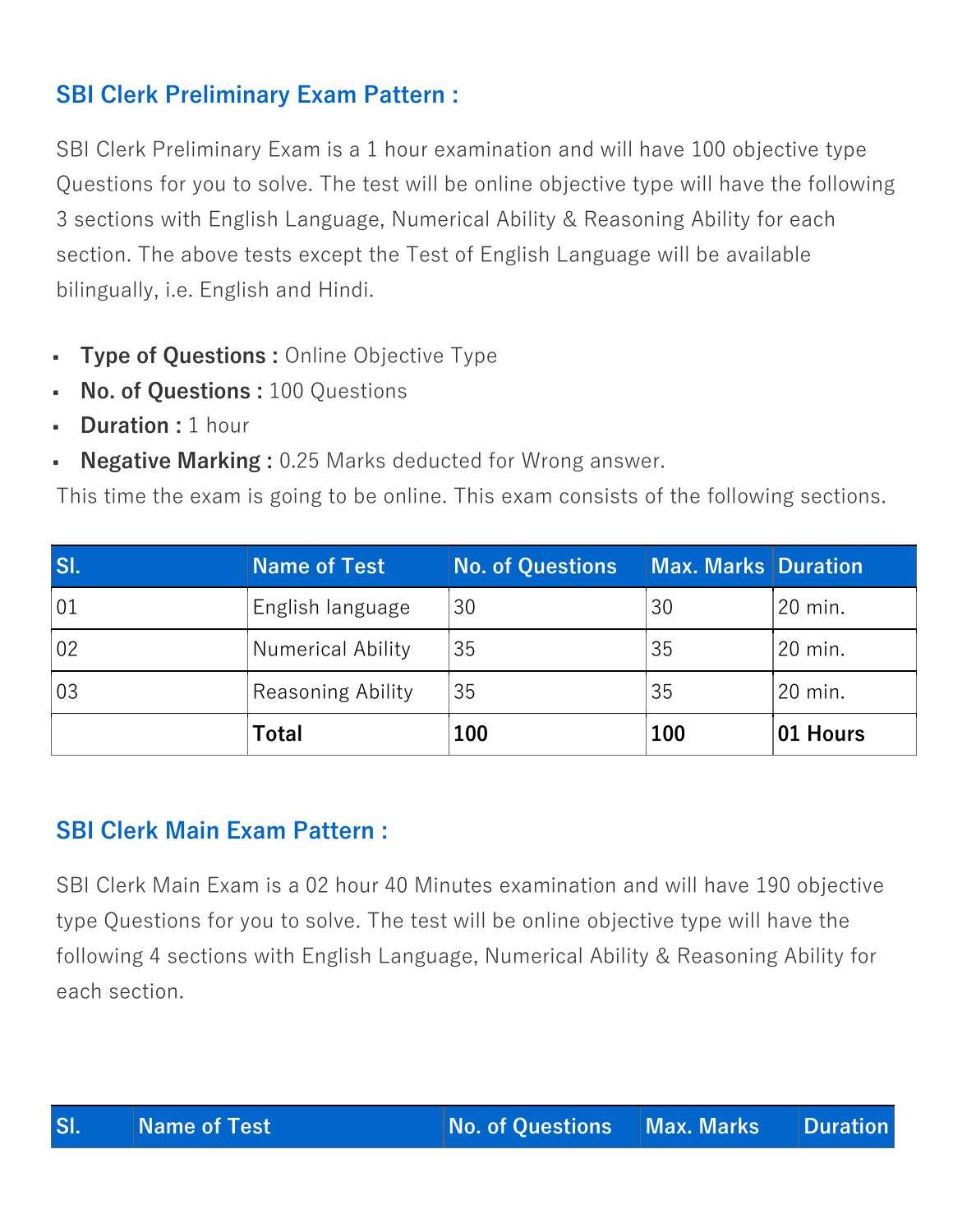| 01 | General/Financial Awareness  | 50  | 50  | 35 min.  |
|----|------------------------------|-----|-----|----------|
| 02 | General English              | 40  | 40  | 35 min.  |
| 03 | Quantitative Aptitude        | 50  | 50  | 45 min.  |
|    | Reasoning Ability & Computer | 50  | 60  | 45 min.  |
|    | Aptitude                     |     |     |          |
|    | Total                        | 190 | 200 | 2 Hr. 40 |
|    |                              |     |     | min.     |

**SBI Syllabus for Clerks :** SBI Clerks Exam is the most popular exam among the all exams conducted by SBI. Now lets have a look at the detailed syllabus of Clerks Exam….

#### **First Section – General Awareness :**

Fourth section is General Awareness. These questions are not based on any specific study but related to current affairs. Definition of the current affairs is recent activity of India, and its neighbor countries like as sports, constitution, politics, history, banking, culture, geography, economy, techniques and Finance.

## **Second Section – English Language :**

Second section of is English language. It is one of the most important languages because it is wider and useful in all over the world, so the managing committee wants to select only those candidates who are capable of understand English. The questions in this section may be asked from the topic is vocabulary means homonyms, synonyms, antonyms, sentence completion, word formation and the topic comprehension means deriving conclusion, theme detection, passage completion and the topic Rearrangement of passage, spelling, sentence and the topic grammar means set of rules active passive voice, indirect direct speech and the topic General usage means phrases and idioms.